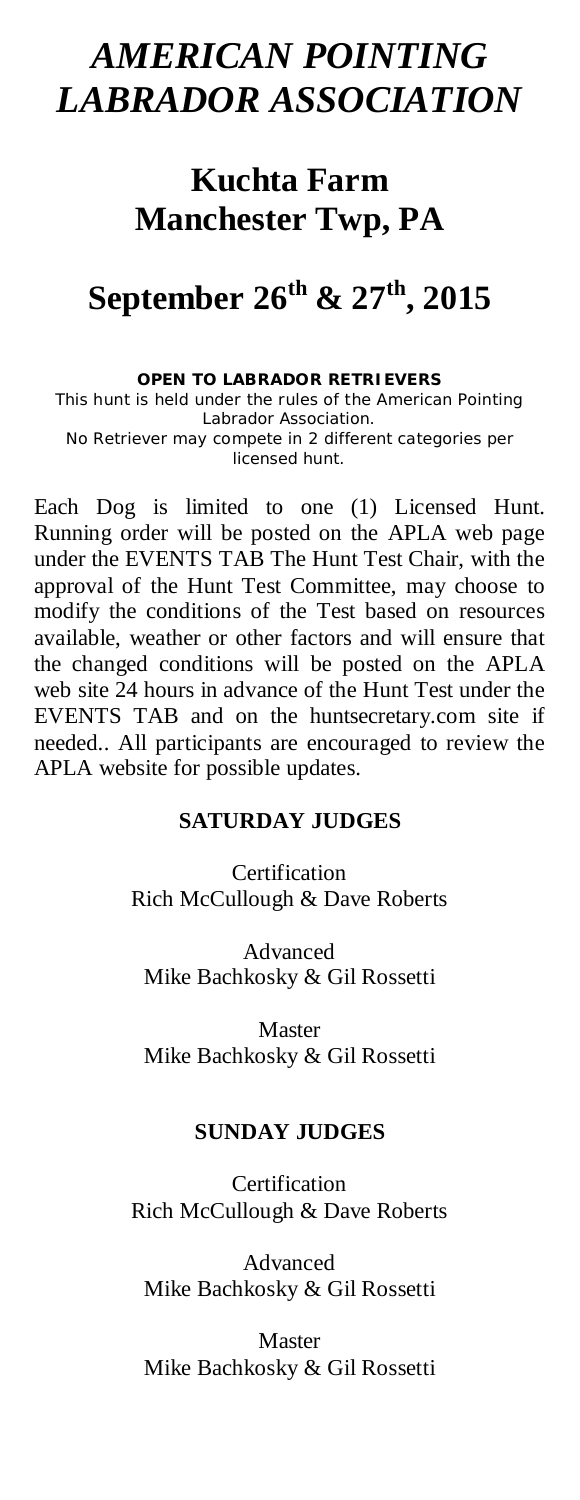| <b>RUNNING ORDER by HANDLER</b> |                |                                                       |                 |  |  |  |  |
|---------------------------------|----------------|-------------------------------------------------------|-----------------|--|--|--|--|
| Saturday, September 26, 2015    |                |                                                       |                 |  |  |  |  |
| Category                        | #              | <b>RETRIEVER</b>                                      | <b>CALLNAME</b> |  |  |  |  |
| <b>Bachkosky, Mike</b>          |                |                                                       |                 |  |  |  |  |
| Certification                   | 2              | HPK Autumn Breeze of Knockafreghane                   | Autumn          |  |  |  |  |
| Certification                   | 5              | R&V's Sweet Carolina                                  | Sugar           |  |  |  |  |
| Certification                   | 8              | DRL's Don't Look Back                                 | Satchel         |  |  |  |  |
| <b>Bennett, Zane</b>            |                |                                                       |                 |  |  |  |  |
| Master                          | 3              | APR APR Bennett's Wyatt Earp SH SH                    | Wyatt           |  |  |  |  |
| Haddock, Blake                  |                |                                                       |                 |  |  |  |  |
| Master                          | 7              | 3.5X GMPR Landin's Camo Camie MH                      | Camie           |  |  |  |  |
| Certification                   | 6              | HPK's Feather Point's Pepper                          | Pepper          |  |  |  |  |
| Horton, Jeremy                  |                |                                                       |                 |  |  |  |  |
| Certification                   | 4              | DRL's Jet Black Bodie JH                              | <b>Bodie</b>    |  |  |  |  |
| McCullough, Richard             |                |                                                       |                 |  |  |  |  |
| Master                          | 1              | GMPR HR Bearpoint's They Call Me The Breeze SH        | <b>Breeze</b>   |  |  |  |  |
| Master                          | 6              | 2X GMPR Bud's Jake Radar Points South                 | Jake            |  |  |  |  |
| Master                          | 10             | 1.5X GMPR HRCH Rick's Rooster Smasher of DRL SH       | Eli             |  |  |  |  |
| Certification                   | 1              | Breeze's Little Yellow Gracie of RVK                  | Gracie          |  |  |  |  |
| Advanced                        | 1              | CPR HPK's Miss Oakleigh's Reign                       | Oakleigh        |  |  |  |  |
| Pasman, Rvan                    |                |                                                       |                 |  |  |  |  |
| Master                          | 4              | 2X GMPR HR Pasmans Ace In The Hole JH                 | Ace             |  |  |  |  |
| Certification                   | 7              | Pasmans Screaming Hawk                                | Hawk            |  |  |  |  |
| Roberts, David                  |                |                                                       |                 |  |  |  |  |
| Master                          | 9              | 2.5X GMPR PRG's Mason Julian McDieserton the Third MH | Diesel          |  |  |  |  |
| Swiderski, Dale                 |                |                                                       |                 |  |  |  |  |
| Master                          | $\overline{2}$ | CPR Watson's Copper Rocket                            | Copper          |  |  |  |  |
| Master                          | 5              | GMPR STOSH'S RED POINTING RISKY RYDER                 | <b>RYDER</b>    |  |  |  |  |
| Master                          | 8              | MPR Stealth Points Backwoods Tailgater                | Tag             |  |  |  |  |
| Master                          | 11             | CPR Greenwing's Rise of Kenai's Phoenix               | Jake            |  |  |  |  |

## **swink, scott**

| $0.11$ and $0.0000$ |  |                          |          |  |  |
|---------------------|--|--------------------------|----------|--|--|
| Certification       |  | PR Parvins Mill Moultrie | Moultrie |  |  |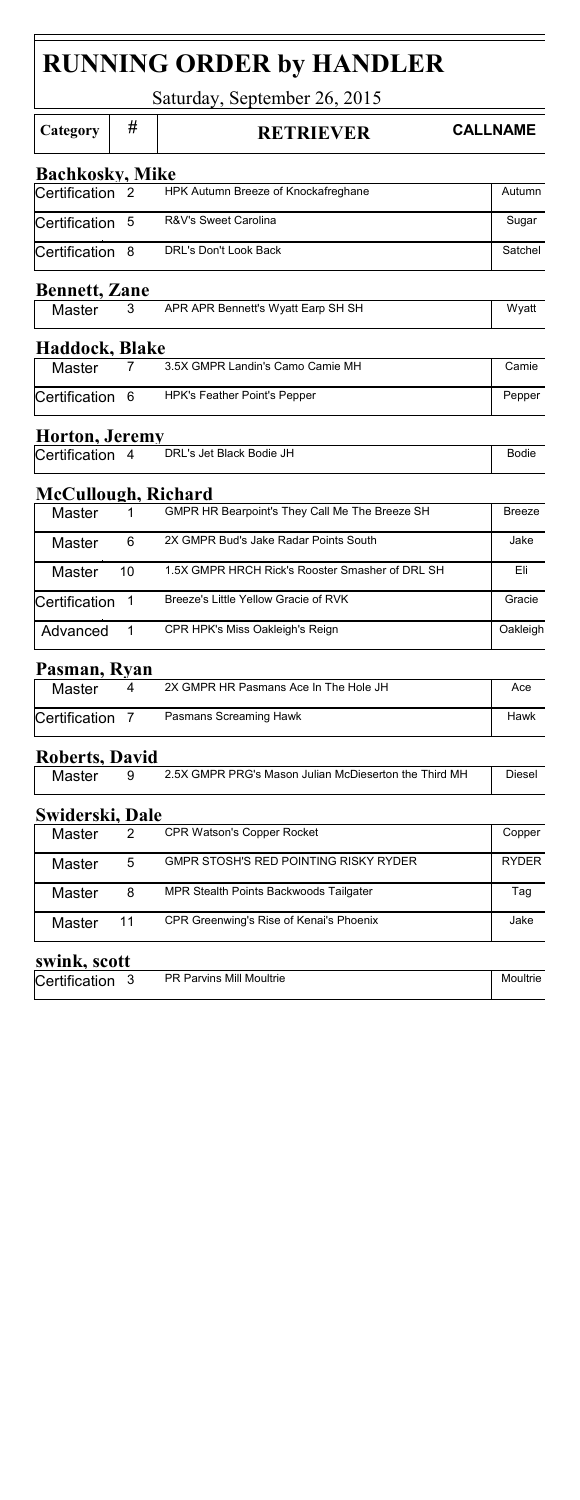**Saturday, September 26, 2015 Certification**

#### **1 - Breeze's Little Yellow Gracie of RVK - Gracie**

#SR87030301 / 0 Labrador Retriever F 4/6/2015 SIRE: 4XGMPR HRCH Lankas Labs Brandys Maximillion MH<br>DAM: CMPB HB BoerBeint's Thou Coll Mo The Breaze SH DAM: GMPR HR BearPoint's They Call Me The Breeze SH **OWNER: Richard McCullough NAHRA# 956** 2501 Beulahtown Road Kenly, NC 27542 BREEDER: Richard McCullough

HANDLER: Richard McCullough

#### **2 - HPK Autumn Breeze of Knockafreghane - Autumn**

#sr85737601 / 0 Labrador Retriever F SIRE: Iowa Pointing Labs Grizzley SH DAM: HPK's Blowin in the Wind **OWNER: Bari Roche NAHRA# 25626005** PO Box 325 Callicoon, NY 12723 HANDLER: Mike Bachkosky BREEDER: Justin McGill

#### **3 - PR Parvins Mill Moultrie - Moultrie**

#SR85584403 / 0 Labrador Retriever F 11/13/2014 SIRE: POUDRE RIVER'S WOUND UP RILEY DAM: JS LOCK AND LOAD LEXI **OWNER: scott swink NAHRA# 26870911** 730 parvins mill rd bridgeton, NJ 08302 HANDLER: scott swink BREEDER: Gary Buys

#### **4 - DRL's Jet Black Bodie JH - Bodie**

#SR843419-08 / 0 Labrador Retriever M 8/8/2014 SIRE: HPK's Delaware River Duff DAM: Timber of Bearpoint **OWNER: Jeremy Horton NAHRA# 10690060** 859 Moore Hill Rd. Ulster, PA 18850 HANDLER: Jeremy Horton BREEDER: Mike Bachkosky

#### **5 - R&V's Sweet Carolina - Sugar**

#0 / 0 Labrador Retriever F 5/4/2014<br>SIRE: 4X GMPR HRCH Lankas Labs Brandy's M 4X GMPR HRCH Lankas Labs Brandy's Maximillion MH DAM: GMPR Bearpoint's They Call Me the Breeze SH **OWNER: Mike Bachkosky NAHRA# 948473** PO Box 92 Callicoon, NY 12723 BREEDER: R&V Kennels

HANDLER: Mike Bachkosky

#### **6 - HPK's Feather Point's Pepper - Pepper**

#SR85737709 / 0 Labrador Retriever F 10/23/2014 Iowa Pointing Labs Grizzley DAM: HPK's Devil Wowan **OWNER: Blake Haddock NAHRA# 1226** 2379 Rams Horn Rd Greenville, NC 27834 HANDLER: Blake Haddock BREEDER: Justin Mcgill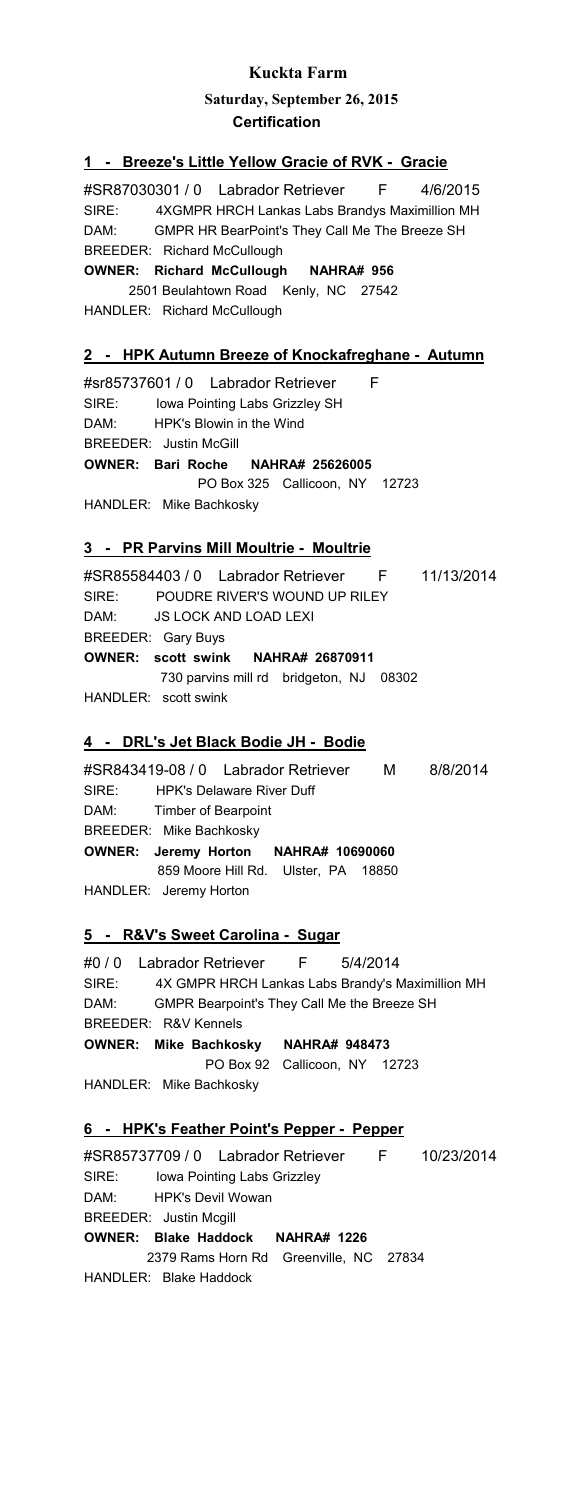**Saturday, September 26, 2015 Certification**

#### **7 - Pasmans Screaming Hawk - Hawk**

#SR81780604 / 0 Labrador Retriever 1 2/23/2014 SIRE: HRCH 4XGMPR MH Pasmans Dazzling Drake DAM: Dakota Diamonds Cocoa **OWNER: Ryan Pasman NAHRA# 7450799** 212 Alton Avenue Battle Creek, MI 49017 HANDLER: Ryan Pasman BREEDER: Dave Elbert

### **8 - DRL's Don't Look Back - Satchel**

#SR85652005 / 0 Labrador Retriever M 12/8/2014 SIRE: 4X GMPR HPK's Delaware River Duff SH DAM: APR DRL's Muddy Water of HPK SH **OWNER: Mike Bachkosky NAHRA# 948473** PO Box 92 Callicoon, NY 12723 BREEDER: Delaware River Labradors

HANDLER: Mike Bachkosky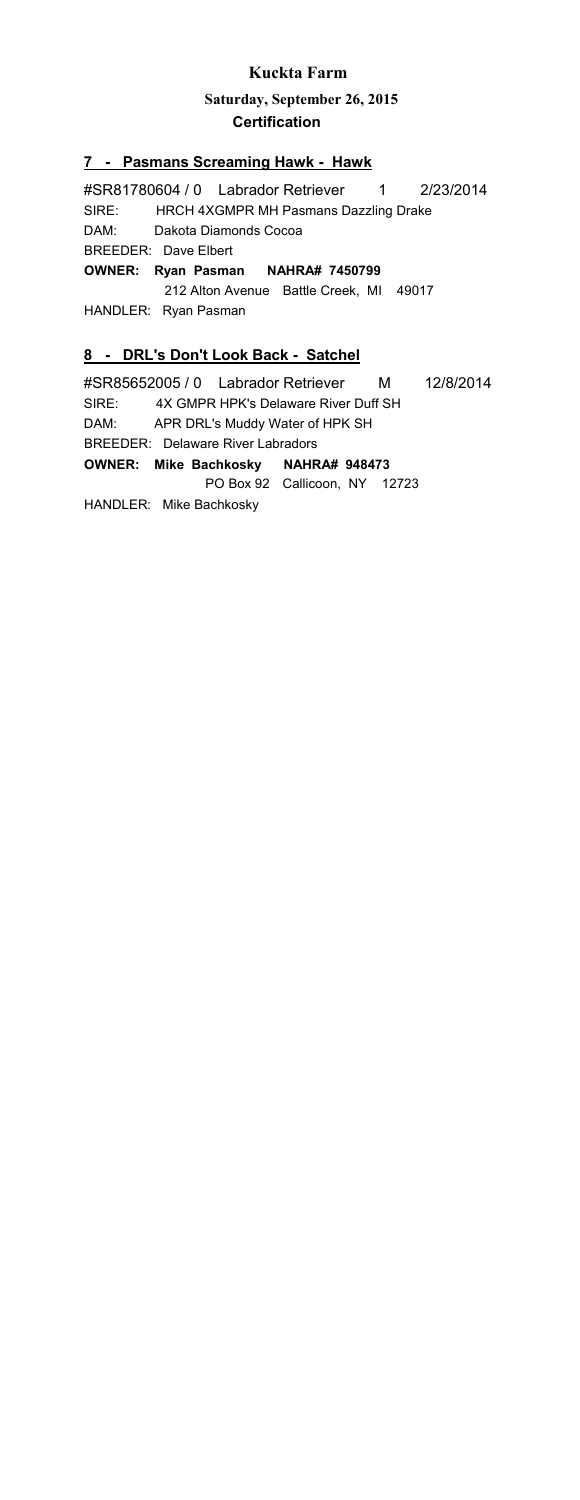#### **Saturday, September 26, 2015 Advanced**

#### **1 - CPR HPK's Miss Oakleigh's Reign - Oakleigh**

#SR84115408 / 2260 Labrador Retriever F 5/15/2014 SIRE: Iowa Pointing Labs Grizzley SH DAM: HRK's Duke's Dutchess Of Bella **OWNER: Randy Boykin NAHRA# 1652** 4009 Hobbs Road Greensboro, NC 27419 HANDLER: Richard McCullough BREEDER: Justin McGill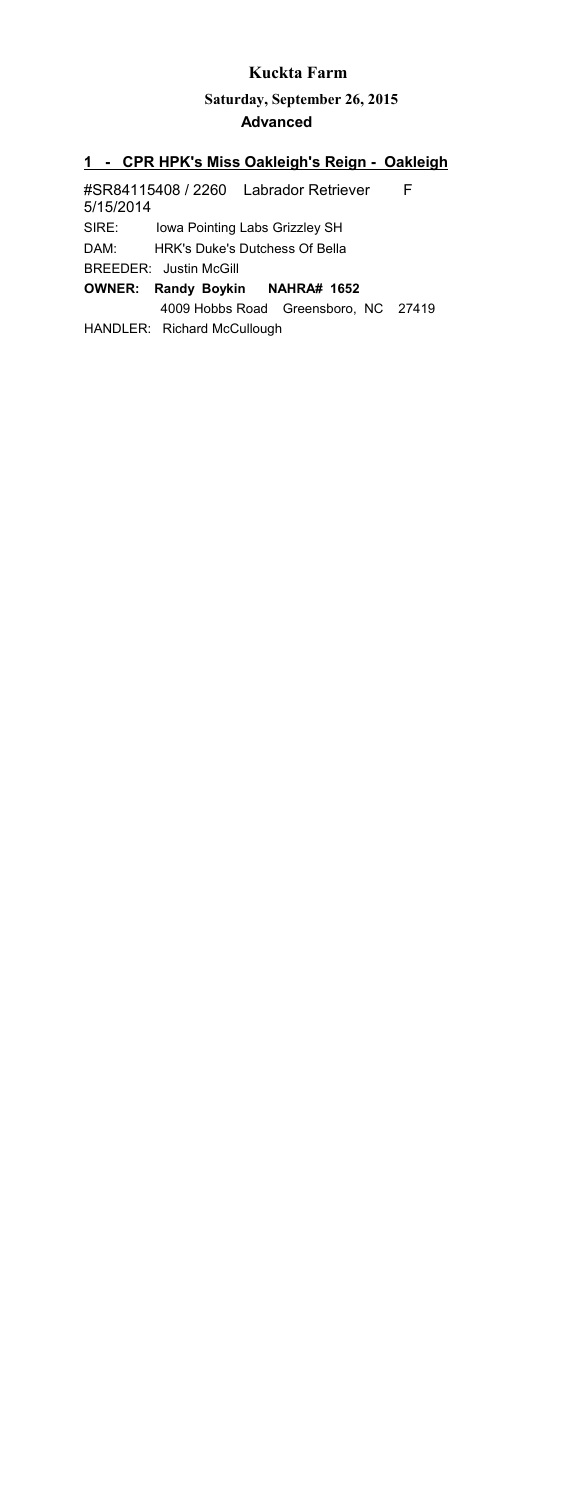**Saturday, September 26, 2015**

**Master**

| Master                                                                                                                                                                                                                                                                        |
|-------------------------------------------------------------------------------------------------------------------------------------------------------------------------------------------------------------------------------------------------------------------------------|
| 1 - GMPR HR Bearpoint's They Call Me The Breeze SH - Bree                                                                                                                                                                                                                     |
| #SR49438303 / 1354 Labrador Retriever F<br>4/8/2008<br>SIRE: Bearpoint's Roll'n High Reno<br>DAM: Queen Nala of Black Forest<br>BREEDER: Dale & Brenda Merritt<br>OWNER: Richard McCullough NAHRA# 956<br>2501 Beulahtown Road Kenly, NC 27542<br>HANDLER: Richard McCullough |
| 2 - CPR Watson's Copper Rocket - Copper                                                                                                                                                                                                                                       |
| #SR77880205 / 0 Labrador Retriever<br>M 5/13/2013<br>SIRE: Arrowpointe Kenai Midnight Sun<br>DAM: Walnut Hill's Devil Dancer<br><b>BREEDER: Michael Miller</b><br>OWNER: Jerry Watson NAHRA# 12842597                                                                         |
| 132 Waterman Drive Noblesville, IN 46060<br>HANDLER: Dale Swiderski                                                                                                                                                                                                           |
| 3 - APR APR Bennett's Wyatt Earp SH SH - Wyatt                                                                                                                                                                                                                                |
| #SR78035201 / 2256    Labrador Retriever    M<br>5/31/2013<br>SIRE: Tar River Gator MH<br>DAM: Haddocks Bailey                                                                                                                                                                |
| <b>BREEDER: Blake Haddock</b><br>OWNER: Zane Bennett NAHRA#<br>3136 Pacolet Dr. Greenville, NC 27834                                                                                                                                                                          |
| HANDLER: Zane Bennett                                                                                                                                                                                                                                                         |
| 4 - 2X GMPR HR Pasmans Ace In The Hole JH - Ace                                                                                                                                                                                                                               |
| #SR75812206 / 2157 Labrador Retriever<br>M<br>10/9/2012                                                                                                                                                                                                                       |
| SIRE: Black Ices Super Sonic Scooter<br>DAM: BPK's Sweet And Sassie<br><b>BREEDER: Dave Elbert</b>                                                                                                                                                                            |
| OWNER: Ryan Pasman NAHRA# 7450799<br>212 Alton Avenue Battle Creek, MI 49017<br>HANDLER: Ryan Pasman                                                                                                                                                                          |
|                                                                                                                                                                                                                                                                               |
| <u>5 - GMPR STOSH'S RED POINTING RISKY RYDER - RYDER</u>                                                                                                                                                                                                                      |
| #SR76662106 / 2086 Labrador Retriever M 3/3/2013<br>SIRE: GMPR SAUK RIVER'SWEEKEND WARRIOR<br>DAM:<br>STOSH.S RED PIPER POINT<br>BREEDER: STEVE NEMETHY<br>OWNER: Steve Nemethy NAHRA#                                                                                        |
| 1761 vans blvd holland, MI 49423<br>HANDLER: DALE SWIDERSKI                                                                                                                                                                                                                   |
| 6 - 2X GMPR Bud's Jake Radar Points South - Jake                                                                                                                                                                                                                              |
| #SR76707504 / 2083 Labrador Retriever M<br>2/12/2013                                                                                                                                                                                                                          |
| SIRE: Jackson's Smooth Stout Points South MH<br>DAM: Radar's Miss Molly<br><b>BREEDER: Curt Williams</b>                                                                                                                                                                      |
| OWNER: Bud Abbott NAHRA# 1576                                                                                                                                                                                                                                                 |
| 117 Sandfiddler Lane Harkers Island, NC 28531                                                                                                                                                                                                                                 |

HANDLER: Richard McCullough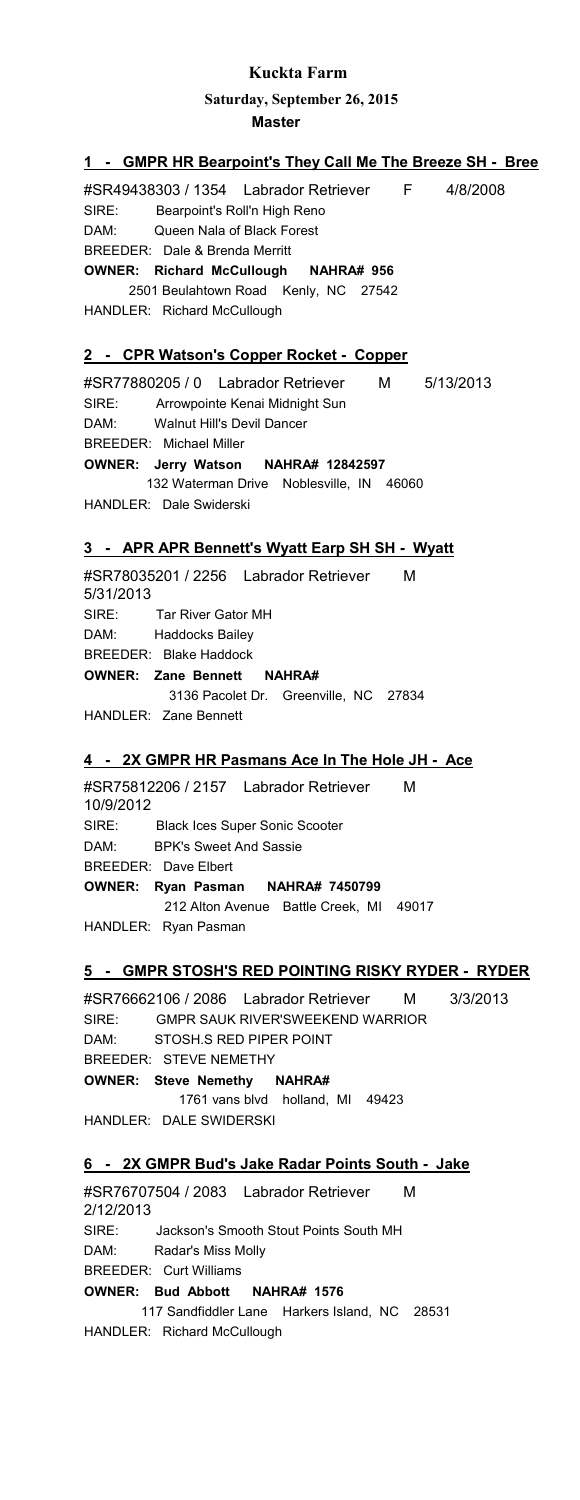#### **Saturday, September 26, 2015**

#### **Master**

#### **7 - 3.5X GMPR Landin's Camo Camie MH - Camie**

#SR62322008 / 1523 Labrador Retriever F 4/26/2010 SIRE: MPR HRCH Medicine Beau Luke of Black Forest MH QAA DAM: RWR's Carolina Callie SH **OWNER: Blake Haddock NAHRA# 1226** BREEDER: Willis E Martin M.D.

 2379 Rams Horn Rd Greenville, NC 27834 HANDLER: Blake Haddock

#### **8 - MPR Stealth Points Backwoods Tailgater - Tag**

#SR78634504 / 2314 Labrador Retriever M 5/20/2013 SIRE: 4xGMPR HRCH Arrowpoint Kenai Midnight Sun MH DAM: APR HRK's Liberators Outlaw Jesse **OWNER: Shannon Smith NAHRA# 27442392** 9415 Birch Ridge Rd Onaway, MI 49765 HANDLER: Dale Swiderski BREEDER: Stealth Point Kennel

#### **9 - 2.5X GMPR PRG's Mason Julian McDieserton the Third MH Diesel**

#SR68828709 / 2084 Labrador Retriever M 6/21/2011 SIRE: PRG's Wound Up Riley DAM: JS Lock and Load Lexi **OWNER: David Roberts NAHRA# 1577** 12116 Castle Ridge Rd Raleigh, NC 27614 HANDLER: David Roberts BREEDER: Gary Buys

#### **10 - 1.5X GMPR HRCH Rick's Rooster Smasher of DRL SH - E**

#SR67977010 / 1698 Labrador Retriever M 5/16/2011 SIRE: 4XGMPR HRCH Lankas Labs Brandys Maximillion MH DAM: GMPR HR Bearpoint's They Call Me The Breeze SH **OWNER: Richard McCullough NAHRA# 956** 2501 Beulahtown Road Kenly, NC 27542 BREEDER: Mike Bachkosky

HANDLER: Richard McCullough

#### **11 - CPR Greenwing's Rise of Kenai's Phoenix - Jake**

#SR81274508 / 2154 Labrador Retriever M 1/15/2014 SIRE: 4xGMPR HRCH King Viper of HRK DAM: 4xGMPR HRCH Greenwing's Rebecca Pearl Harbor of Sa **OWNER: David Lloyd NAHRA# 471** Greenwing Kennel Alanson, MI 49706 HANDLER: Dale Swiderski BREEDER: David Lloyd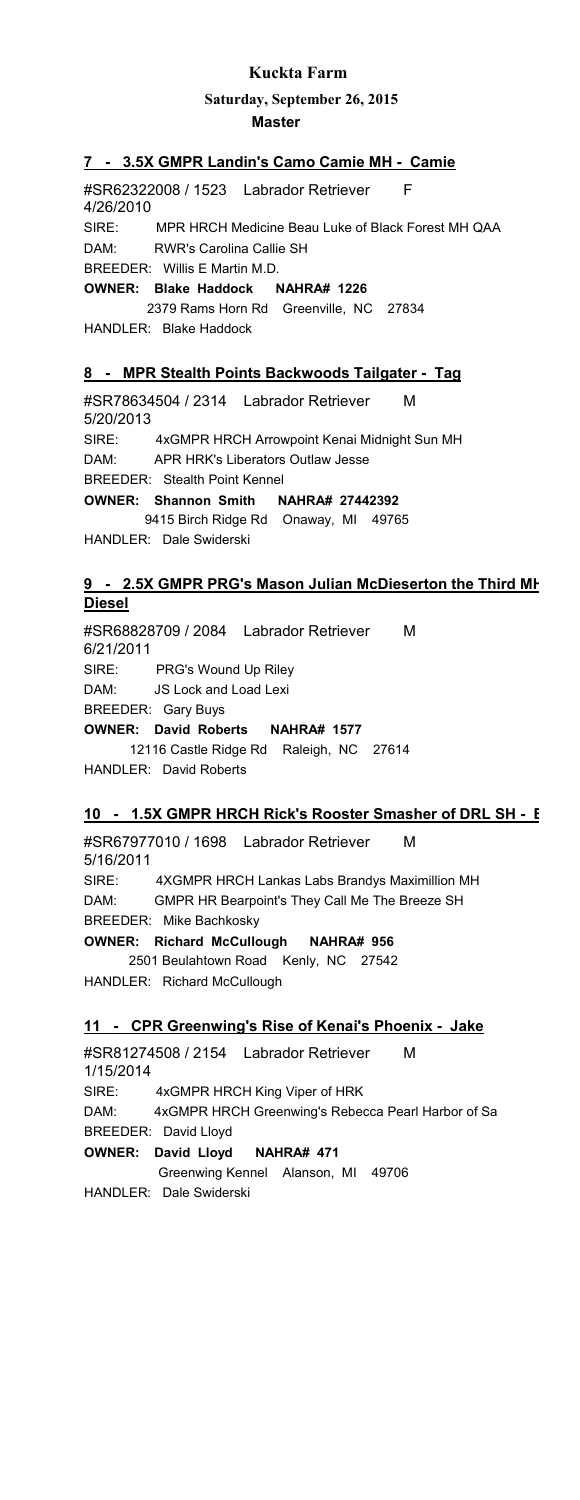| <b>RUNNING ORDER by HANDLER</b> |    |                                                       |               |  |  |  |  |
|---------------------------------|----|-------------------------------------------------------|---------------|--|--|--|--|
|                                 |    | Sunday, September 27, 2015                            |               |  |  |  |  |
| Category                        | #  | <b>CALLNAME</b><br><b>RETRIEVER</b>                   |               |  |  |  |  |
| <b>Bachkosky, Mike</b>          |    |                                                       |               |  |  |  |  |
| Advanced                        | 1  | R&V's Sweet Carolina                                  | Sugar         |  |  |  |  |
| <b>Bennett</b> , Zane           |    |                                                       |               |  |  |  |  |
| Master                          | 2  | APR APR Bennett's Wyatt Earp SH SH                    | Wyatt         |  |  |  |  |
| Haddock, Blake                  |    |                                                       |               |  |  |  |  |
| Master                          | 8  | 3.5X GMPR Landin's Camo Camie MH                      | Camie         |  |  |  |  |
| McCullough, Richard             |    |                                                       |               |  |  |  |  |
| Master                          | 3  | GMPR HR Bearpoint's They Call Me The Breeze SH        | <b>Breeze</b> |  |  |  |  |
| Master                          | 6  | 1.5X GMPR HRCH Rick's Rooster Smasher of DRL SH       | Eli           |  |  |  |  |
| Master                          | 9  | 2X GMPR Bud's Jake Radar Points South                 | Jake          |  |  |  |  |
| Master                          | 12 | CPR HPK's Miss Oakleigh's Reign                       | Oakleigh      |  |  |  |  |
| Pasman, Ryan                    |    |                                                       |               |  |  |  |  |
| Master                          | 5  | 2X GMPR HR Pasmans Ace In The Hole JH                 | Ace           |  |  |  |  |
| <b>Roberts, David</b>           |    |                                                       |               |  |  |  |  |
| Master                          | 11 | 2.5X GMPR PRG's Mason Julian McDieserton the Third MH | Diesel        |  |  |  |  |
| <b>Sules, Chris</b>             |    |                                                       |               |  |  |  |  |
| Certification                   | 1  | Sules' Chase of DRL                                   | Chase         |  |  |  |  |
| Swiderski, Dale                 |    |                                                       |               |  |  |  |  |
| Master                          | 1  | CPR Watson's Copper Rocket                            | Copper        |  |  |  |  |
| Master                          | 4  | GMPR STOSH'S RED POINTING RISKY RYDER                 | <b>RYDER</b>  |  |  |  |  |
| Master                          | 7  | MPR Stealth Points Backwoods Tailgater                | Tag           |  |  |  |  |
| Master                          | 10 | CPR Greenwing's Rise of Kenai's Phoenix               | Jake          |  |  |  |  |
|                                 |    |                                                       |               |  |  |  |  |

F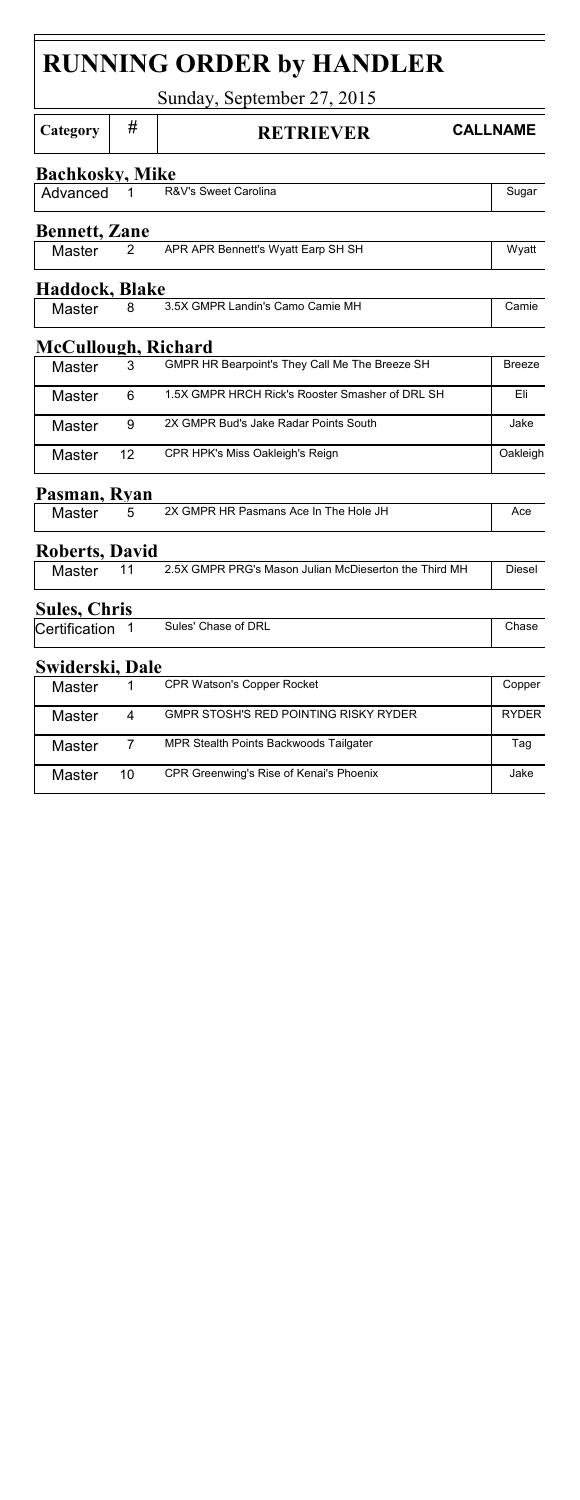**Sunday, September 27, 2015 Certification**

#### **1 - Sules' Chase of DRL - Chase**

#0 / 0 Labrador Retriever M 2/27/2015 SIRE: Duff DAM: Timber **OWNER: Chris Sules NAHRA#**  20 Grover Lane Caldwell, NJ 7006 HANDLER: Chris Sules BREEDER: Delaware River Labradors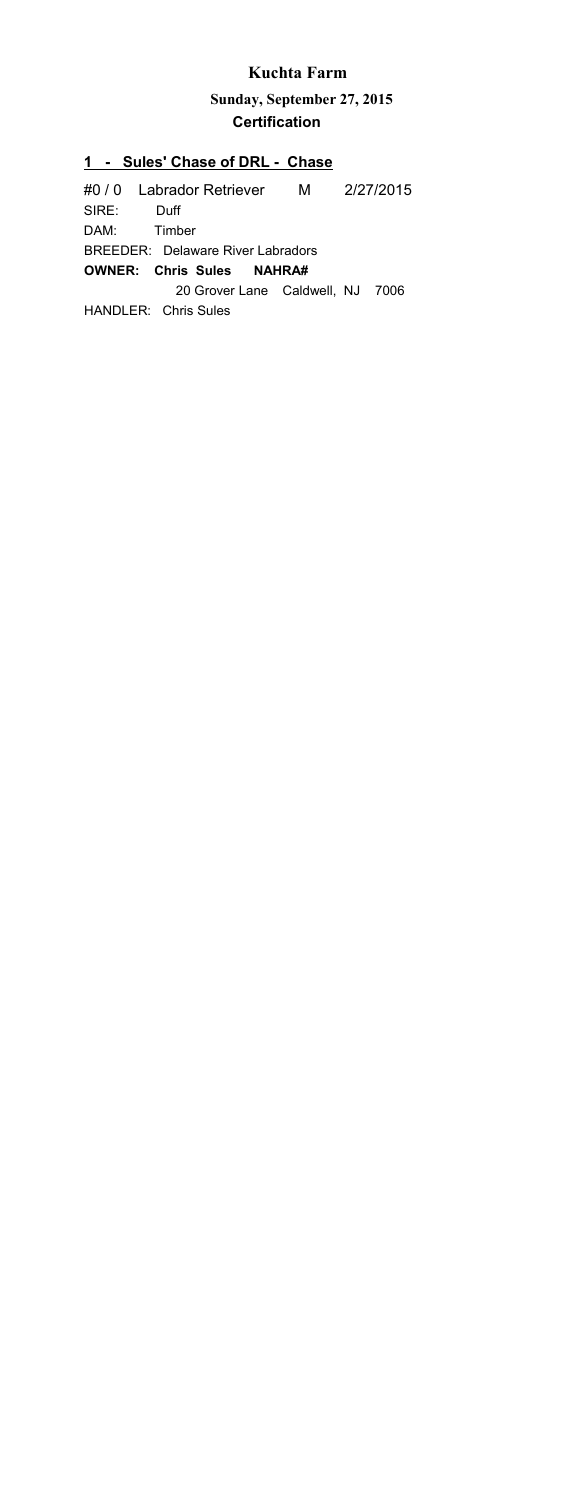**Sunday, September 27, 2015 Advanced**

#### **1 - R&V's Sweet Carolina - Sugar**

#0 / 0 Labrador Retriever F 5/4/2014 SIRE: 4X GMPR HRCH Lankas Labs Brandy's Maximillion MH DAM: GMPR Bearpoint's They Call Me the Breeze SH **OWNER: Mike Bachkosky NAHRA# 948473** PO Box 92 Callicoon, NY 12723 HANDLER: Mike Bachkosky BREEDER: R&V Kennels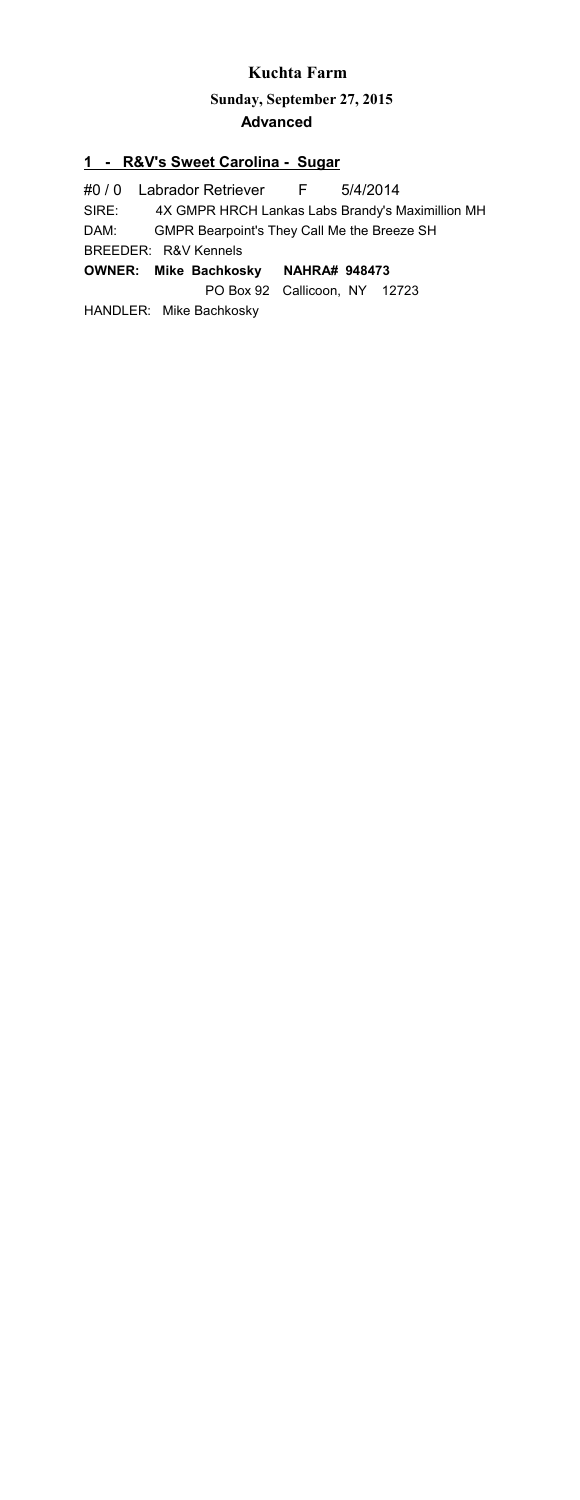**Sunday, September 27, 2015**

**Master**

#### **1 - CPR Watson's Copper Rocket - Copper**

#SR77880205 / 0 Labrador Retriever M 5/13/2013 SIRE: Arrowpointe Kenai Midnight Sun DAM: Walnut Hill's Devil Dancer **OWNER: Jerry Watson NAHRA# 12842597** 132 Waterman Drive Noblesville, IN 46060 HANDLER: Dale Swiderski BREEDER: Michael Miller

#### **APR APR Bennett's Wyatt Earp SH SH - Wyatt**

#SR78035201 / 2256 Labrador Retriever M 5/31/2013 SIRE: Tar River Gator MH DAM: Haddocks Bailey **OWNER: Zane Bennett NAHRA#**  3136 Pacolet Dr. Greenville, NC 27834 HANDLER: Zane Bennett BREEDER: Blake Haddock

## **3 - GMPR HR Bearpoint's They Call Me The Breeze SH - Bree**

#SR49438303 / 1354 Labrador Retriever F 4/8/2008 SIRE: Bearpoint's Roll'n High Reno DAM: Queen Nala of Black Forest **OWNER: Richard McCullough NAHRA# 956** 2501 Beulahtown Road Kenly, NC 27542 HANDLER: Richard McCullough BREEDER: Dale & Brenda Merritt

#### **4 - GMPR STOSH'S RED POINTING RISKY RYDER - RYDER**

#SR76662106 / 2086 Labrador Retriever M 3/3/2013 SIRE: GMPR SAUK RIVER'SWEEKEND WARRIOR DAM: STOSH.S RED PIPER POINT **OWNER: Steve Nemethy NAHRA#**  1761 vans blvd holland, MI 49423 HANDLER: DALE SWIDERSKI BREEDER: STEVE NEMETHY

#### **5 - 2X GMPR HR Pasmans Ace In The Hole JH - Ace**

#SR75812206 / 2157 Labrador Retriever M 10/9/2012 SIRE: Black Ices Super Sonic Scooter DAM: BPK's Sweet And Sassie **OWNER: Ryan Pasman NAHRA# 7450799** 212 Alton Avenue Battle Creek, MI 49017 HANDLER: Ryan Pasman BREEDER: Dave Elbert

#### **6 - 1.5X GMPR HRCH Rick's Rooster Smasher of DRL SH - El**

#SR67977010 / 1698 Labrador Retriever M 5/16/2011 SIRE: 4XGMPR HRCH Lankas Labs Brandys Maximillion MH DAM: GMPR HR Bearpoint's They Call Me The Breeze SH **OWNER: Richard McCullough NAHRA# 956** 2501 Beulahtown Road Kenly, NC 27542 HANDLER: Richard McCullough BREEDER: Mike Bachkosky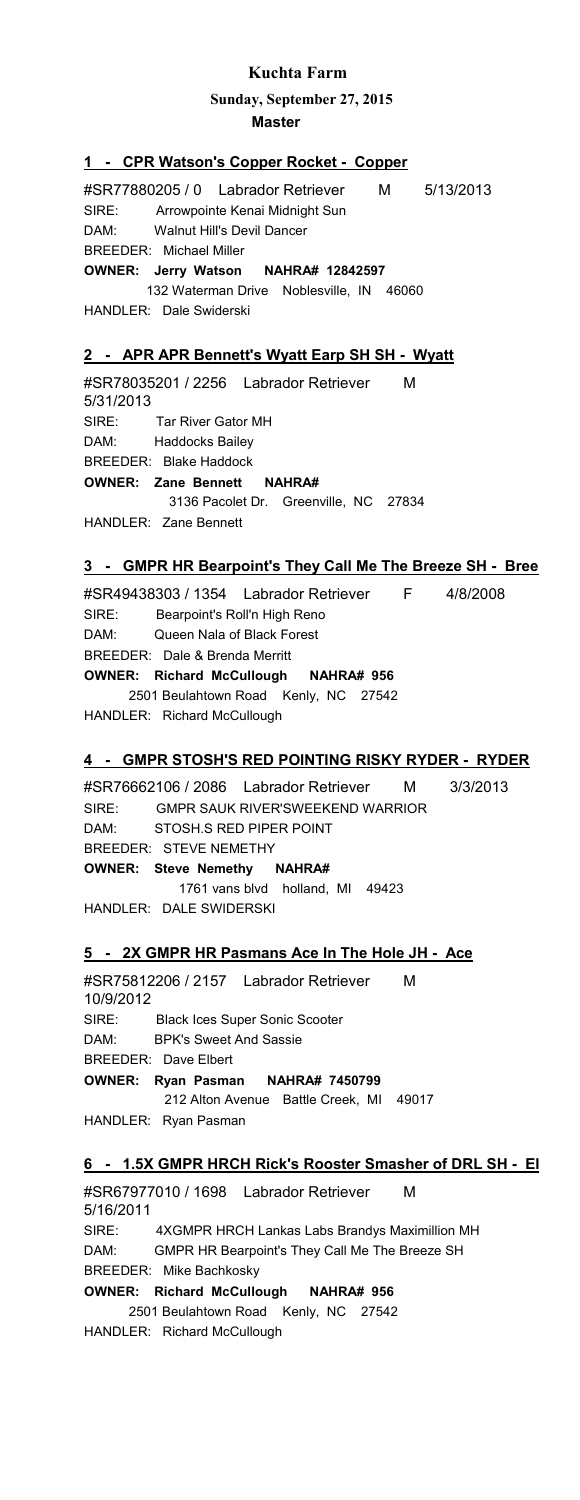**Sunday, September 27, 2015**

#### **Master**

#### **7 - MPR Stealth Points Backwoods Tailgater - Tag**

#SR78634504 / 2314 Labrador Retriever M 5/20/2013 SIRE: 4xGMPR HRCH Arrowpoint Kenai Midnight Sun MH DAM: APR HRK's Liberators Outlaw Jesse **OWNER: Shannon Smith NAHRA# 27442392** 9415 Birch Ridge Rd Onaway, MI 49765 BREEDER: Stealth Point Kennel

HANDLER: Dale Swiderski

#### **8 - 3.5X GMPR Landin's Camo Camie MH - Camie**

#SR62322008 / 1523 Labrador Retriever F 4/26/2010 SIRE: MPR HRCH Medicine Beau Luke of Black Forest MH QAA DAM: RWR's Carolina Callie SH **OWNER: Blake Haddock NAHRA# 1226** 2379 Rams Horn Rd Greenville, NC 27834 HANDLER: Blake Haddock BREEDER: Willis E Martin M.D.

#### **9 - 2X GMPR Bud's Jake Radar Points South - Jake**

#SR76707504 / 2083 Labrador Retriever M 2/12/2013 SIRE: Jackson's Smooth Stout Points South MH DAM: Radar's Miss Molly **OWNER: Bud Abbott NAHRA# 1576** 117 Sandfiddler Lane Harkers Island, NC 28531 HANDLER: Richard McCullough BREEDER: Curt Williams

#### **10 - CPR Greenwing's Rise of Kenai's Phoenix - Jake**

#SR81274508 / 2154 Labrador Retriever M 1/15/2014 SIRE: 4xGMPR HRCH King Viper of HRK DAM: 4xGMPR HRCH Greenwing's Rebecca Pearl Harbor of Sa **OWNER: David Lloyd NAHRA# 471** Greenwing Kennel Alanson, MI 49706 HANDLER: Dale Swiderski BREEDER: David Lloyd

#### **11 - 2.5X GMPR PRG's Mason Julian McDieserton the Third M Diesel**

#SR68828709 / 2084 Labrador Retriever M 6/21/2011 SIRE: PRG's Wound Up Riley<br>DAM: IS Lock and Local Lovi DAM: JS Lock and Load Lexi **OWNER: David Roberts NAHRA# 1577** 12116 Castle Ridge Rd Raleigh, NC 27614 HANDLER: David Roberts BREEDER: Gary Buys